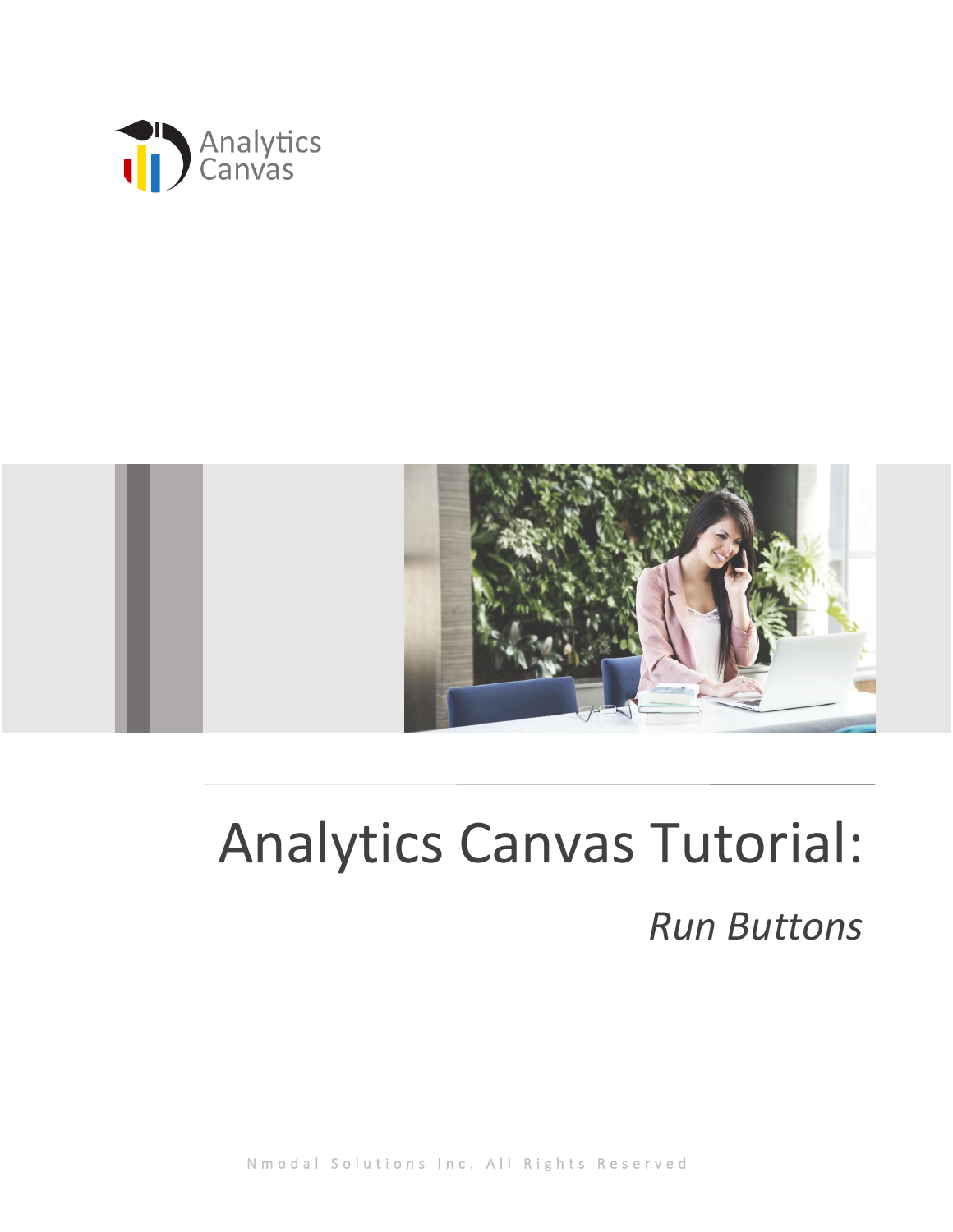

**Analytics Canvas Tutorial:**  *Run Buttons*

#### **Overview**

Welcome to Analytics Canvas's tutorial. This is one of a number of detailed tutorials in which we explain how each feature within Analytics Canvas works, with additional context to help you understand it better, and to use it to best suit your own needs.

Various Run Buttons are available in Analytics Canvas. They can be found at the upper left corner of the screen.

## **Full Run**



## *Figure 1 Full Run Button*

Executes all blocks and solves the entire analysis on the canvas, using all rows (full dataset), writes it to the outputs, and does delivery (sends emails, publishes outputs to server and cloud). It also can refresh data snapshots. Data snapshot is the copy of the dataset obtained by Analytics Canvas.

# **Preview**



#### *Figure 2 Preview Run Button*

Solves the analysis on the canvas. It does not refresh data snapshots and does not write data to the output files.

## **Sample Data Run**



*Figure 3 Sample Data Run Button*

Solves the analysis for a specified sample of the data. It does not refresh snapshots and does not write data to the outputs.

## **Refresh Data**



*Figure 4 Refresh Data Button*

Refreshes data snapshots and solves the analysis on the Main Canvas. It does not write data to the outputs.